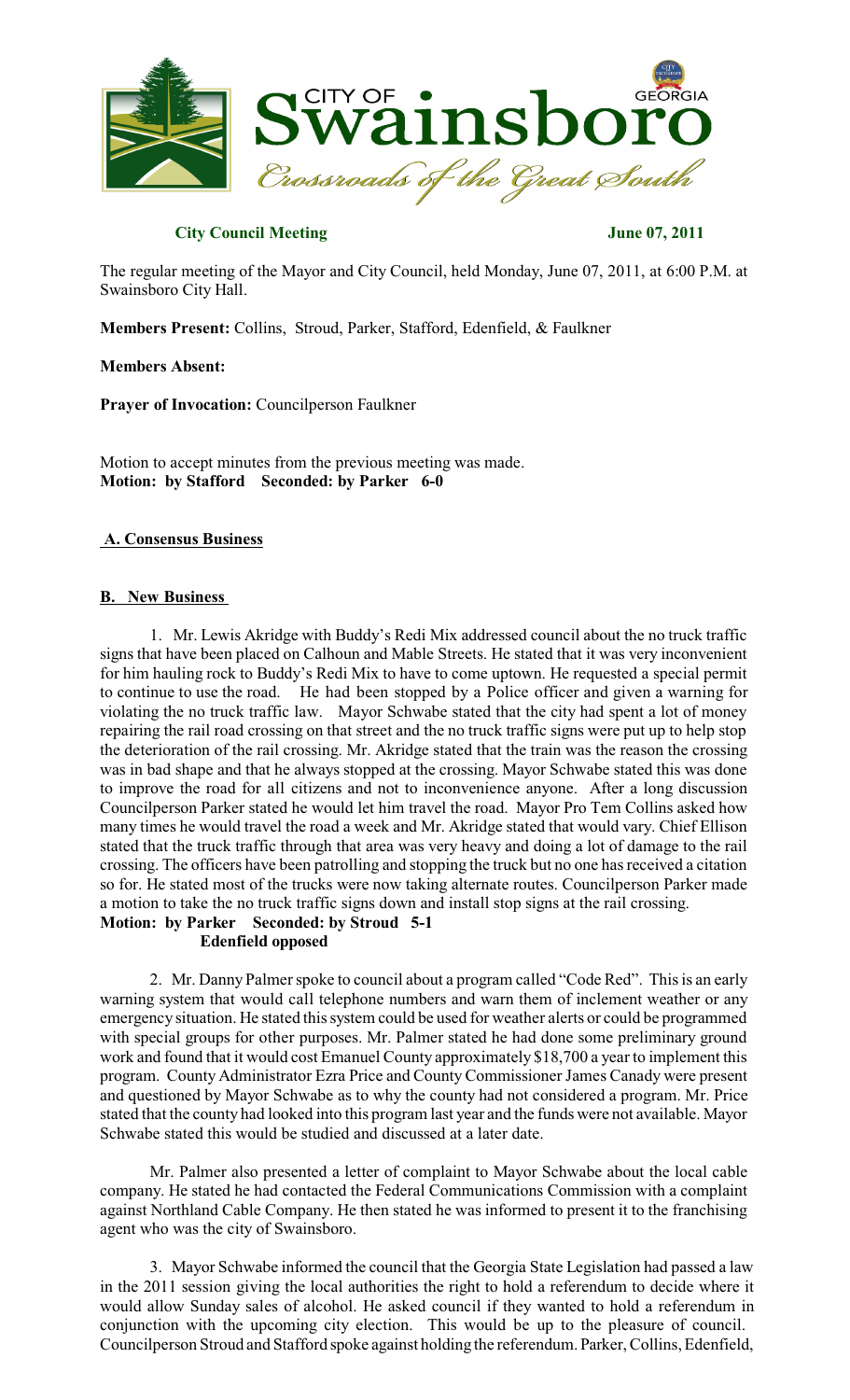and Faulkner stated that it should be left up to the voters to decide. Mayor Schwabe suggested that this be postponed and give the council an opportunity to speak to others about this proposal. Motion to postpone this issue to a later date was made.

# **Motion: by Parker Seconded: by Faulkner 6-0**

4. Councilperson Edenfield reported to council that the city had taken bids on the 2010 CommunityDevelopment Block Grant Project. This projectwould consist of sewage, water, and road improvements to the Lucky, Lewis, New, Green, and Jackson St. areas. The bids were as follows;

| Contractor                                                           | <b>Total Bid</b> | Total Bid with<br><b>Bid Alternate</b> |  |
|----------------------------------------------------------------------|------------------|----------------------------------------|--|
| 1. Shockley Plumbing, Inc.<br>Perkins, Georgia                       | \$471,035.00     | \$471,035.00                           |  |
| 2. Tepa EC, LLC<br>Warner Robins, Georgia                            | \$465,918.00     | \$481,098.00                           |  |
| 3. Inland Waters Pollution Control, Inc.<br>Atlanta, Georgia         | \$484,019.70     | \$498.972.00                           |  |
| 4. Reynolds Inliner, Inc.<br>Tucker, Georgia                         | \$499,093.58     | \$540,929.66                           |  |
| 5. American Infrastructure Technologies Corp.<br>Hanceville, Alabama | \$514,100.00     | \$552,050.00                           |  |
| 6. Southeast Pipe Survey, Inc.<br>Patterson, Georgia                 | \$515,148.60     | No bid                                 |  |
| 7. Douglas Electrical & Plumbing Co., Inc.<br>Douglas, Georgia       | \$535,969.20     | \$640,331.70                           |  |
| Insitutorm Technologies, Inc.<br>8.<br>Chesterfield, Missouri        |                  | Non-Responsive                         |  |

Councilperson Edenfield then made a motion to accept the low bid from Shockley Plumbing of \$471,035.00.

### **Motion: by Edenfield Seconded: by Faulkner 6-0**

Councilperson Edenfield stated that the overall project would cost \$525,000 with the city receiving a \$500,000.00 CDBG Grant from the Georgia Department of Community Affairs and the city providing the remainder \$25,400.00. The city would also replace the old water lines in the area at material cost of about \$12,000. This is a good project to improve our aging utility infrastructure. Council then passed a Resolution naming Shockly Plumbing the contractor for the 2010 CDBG Project.

5. Mayor Pro Tem Collins reported to council that her committee on identifying blighted areas in the city had met and she gave a report of the committees progress. Committee members Jerry Cadle, Gloria Mason, Bill Rogers, and Bruce Kirbywere also present. Mrs. Mason addressed council and stated that the committee was looking to council for some guidance on how to proceed. Jerry Cadle presented pictures the committee had taken on some potential sites. He stated the group was going to start on the four major corridorsinto Swainsboro; North Main, South Main, East Main, and West Main. The committee asked for the backing of the city. Mr. Rogers asked the council what the committee needed to do from here. Mayor Schwabe asked that the committee come up with some target properties. Mayor Schwabe stated that these areas were hurting everyone in the city. He thanked the committee for their work and looked forward to working with them on a hard task.

## **C. Old Business**

1. Council heard the request for an alcoholic beverage application from Shelly Moore dba Jade Rabbit Restaurant and Bar located on 114 West Main St. for beer, wine, and mixed drink consumption on the premises. Mayor Schwabe announced this was a public hearing for this application. No one was present to speak against the application. Motion to grant was made. **Motion: by Stafford Seconded: by Faulkner 6-0**